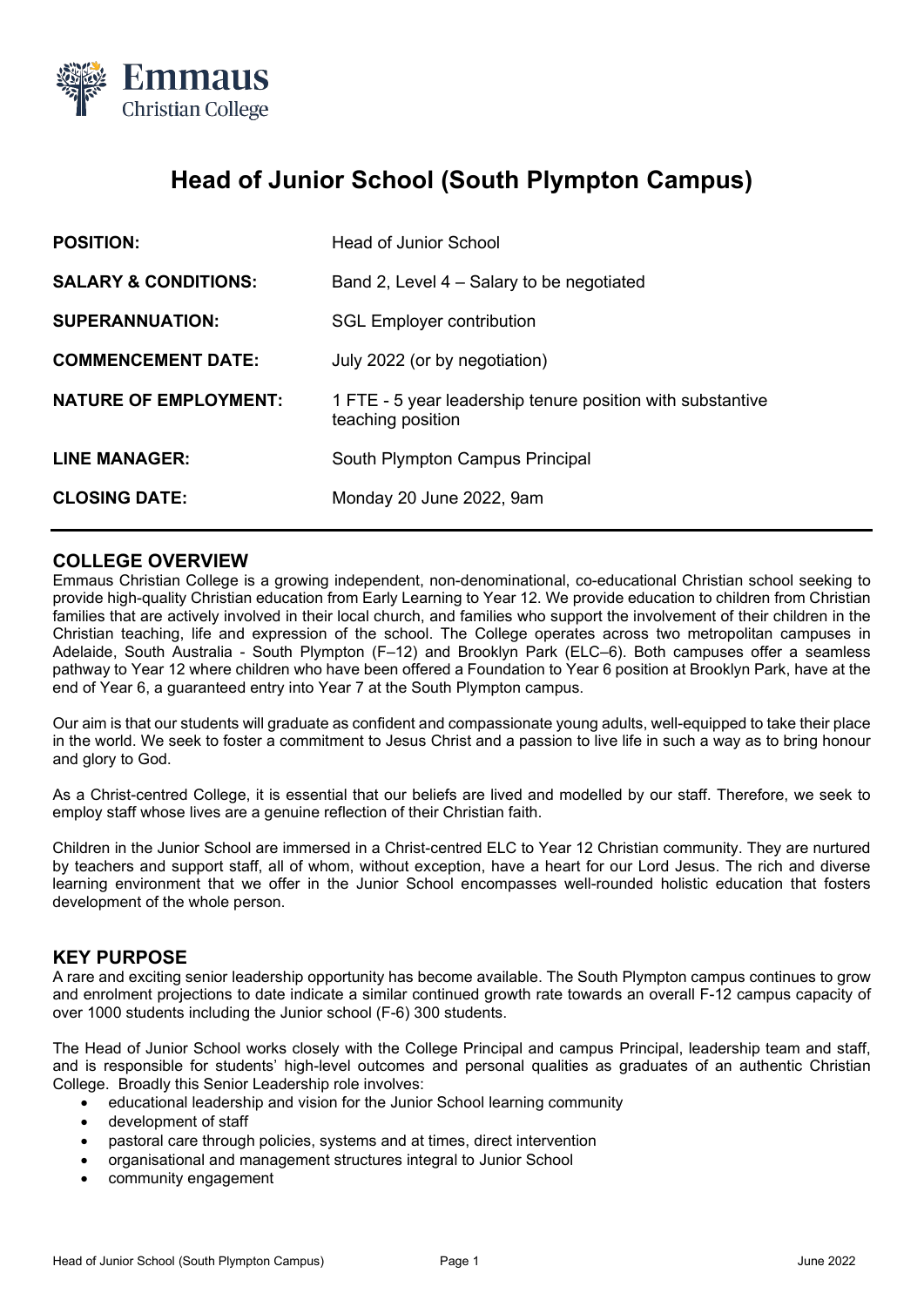

# **KEY RESPONSIBLITIES AND OUTCOMES**

#### **Leadership & Vision**

The Head of Junior School has a key role to work with the Leadership team and the Board of Governors to discern and clarify vision for the college and the application of this to the Junior School. There are a number of areas of responsibility, including to:

- Work in collaboration with the Emmaus Principal, Campus Principal and leadership team in:
	- o Setting strategic directions
	- $\circ$  Motivating, inspiring and aligning practice with college vision, mission, philosophy and purpose  $\circ$  Policy development
	- Policy development
- Provide leadership in teaching and learning.
- Encourage staff to provide a positive and supportive learning environment where student achievements are acknowledged
- Establish and strengthen a strong sense of community across stakeholders
- Lead the South Plympton Junior School campus consistent with the college strategic plan (R-12 portfolio to be negotiated with, and approved by, the Principal and Campus Principal)
- Work in close collaboration with the Head of Junior School, Brooklyn Park campus, to provide a consistent approach across both campuses
- Lead and support staff in spiritual areas and support them to be authentic Christian teachers
- Develop and encourage professional collaboration
- Facilitate the devotional life of junior school staff, and together with the wider leadership team, the devotional life across the college

## **Organisation and Management**

The Head of Junior School (together with the College Principal and Campus Principal) will have input to and oversight of the quality of organisational structures that deliver curriculum and pastoral care. Oversight for the running of events and communication with parents is part of this role. Included in these areas are:

#### Sub-school Management – specific to the South Plympton campus

- Manage the overall day to day running of the South Plympton Junior School
- Work closely with the Junior School Curriculum Coordinators to ensure outworking of strategic curriculum direction
- Work closely with Learning Support Coordinator, Learning Support Assistants, and F-Year 10 Gifted and Talented Coordinator
- Work closely with Out of School Hours Care (OSHC) Director as a direct report to support management of staff. students and families (including interviewing staff). Ensure that high standards are maintained in all areas of OSHC
- Shortlist and interview all new Junior School staff and arrange observation days
- Oversee the management of the planning of all Junior School assemblies in conjunction with 3/6 Wellbeing and Administration Coordinators
- Support staff to manage and deal with student and family issues
- Manage and support new staff, including induction and appraisal
- Collaboratively share line management of teaching staff incorporating the requirements of the implementation of the Emmaus Teacher Performance and Development Framework
- Actively manage staffing matters within the Junior School in consultation with the College Principal and Human Resource Manager where necessary
- Oversight of student teachers undertaking placement within the Junior School
- Manage any complaints regarding members of Junior School staff, or unacceptable performance (referring to the Campus Principal where serious or ongoing)
- Provide advice to the Campus Principal on issues affecting the Junior School (staffing, resources, budget)
- Ensure good communication with parents in relation to issues affecting Junior School students through event management and parent meetings
- Facilitate in conjunction with Head of Junior School Personal Assistant, F-6 Parent Representatives and communication platform for parents within classes
- Overall responsibility and support for 'event-management' across Junior School, including, but not limited to:
	- o Mothers' Day Stall, Fathers' Day Breakfast, Grandparents' Day, Parents' Day, Musical, Year 6 Graduation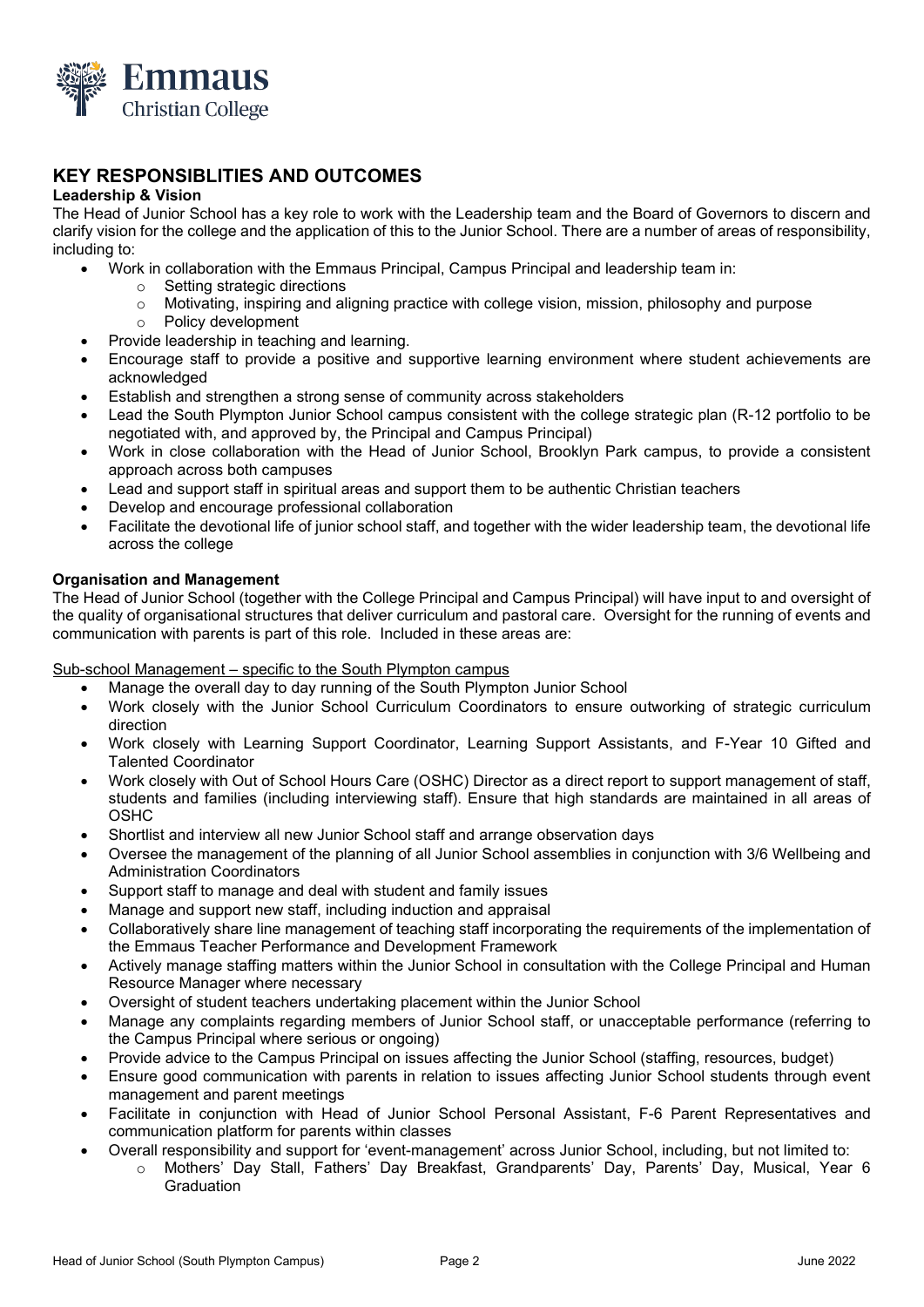

- o School activities, such as Sports events, Camps, Excursions, Identity Day, Orientation Days (Foundation days Yr 1-6 day)
- o Parent/Teacher Interviews, Student-Led Conference nights and Parent Information Nights
- Encourage parent involvement.
- Facilitate and organise Year 6 Academic Awards, and Special Awards for Graduation Night
- Work collaboratively with NAPLAN Coordinator, supporting teachers to manage and facilitate NAPLAN assessment for Year 3 and Year 5
- Work with teachers to reflect on results and implement changes to improve future results. Use of data (including NAPLAN and twice-yearly whole school assessment results), reflection and information to guide improvement strategies
- Interview prospective Junior School students and parents and consult with the Campus Principal regarding placements offers. Undertake exit interviews with all Junior School families who leave the College and report findings back to the Campus Principal
- Participate in Junior School Principal Tours
- Share responsibility with the Campus Principal and other members of the leadership team for college newsletter lead articles
- As practical, be present and engage with the Junior School community for all junior school events both within and outside normal school hours
- Collaboratively share responsibility of school timetabling with the Director of Administration

## Student Management

- Ensure that high standards are maintained in all areas of student performance, behaviour and presentation. Take overall responsibility for behaviour management of students in Junior School
- Overall responsibility for signing and proof-reading / quality control of student reports
- Meet with individual students to support/mentor/counsel as required
- Provide opportunities for students to take on leadership responsibilities within junior school and support structures to help students develop their leadership potential
- Regularly acknowledge student achievements in assemblies, newsletters etc

#### Committees and meetings

- Be available to take up periodic membership on the College Board of Governors as requested by the Board **Chair**
- Facilitate and attend regular Junior School staff meetings
- Attend and contribute to Executive Leadership meetings
- Attend F-2 and 3-6 fortnightly team meetings
- Meet with South Plympton Head of Senior School and South Plympton Middle School regularly.
- Meet fortnightly with each of the 4 key Junior School Leaders;
	- o F-2 Wellbeing Administration Coordinator,
	- o F-2 Curriculum and Learning Coordinator,
	- o 3-6 Wellbeing and Administration Coordinator,
	- o 3-6 Curriculum and Learning Coordinator.
	- Meet regularly with PA to Head of Junior and Head of Middle school.
- Meet fortnightly with Campus Principal.
- Attend and participate in the Uniform Committee

#### Extra-Curricular and Co-Curricular Involvement

- Attendance at staff morning devotions and staff meetings
- Attend Professional Development sessions where necessary
- Be involved in co-curricular programs of the college (eg Camps)
- Contribute to extra-curricular activities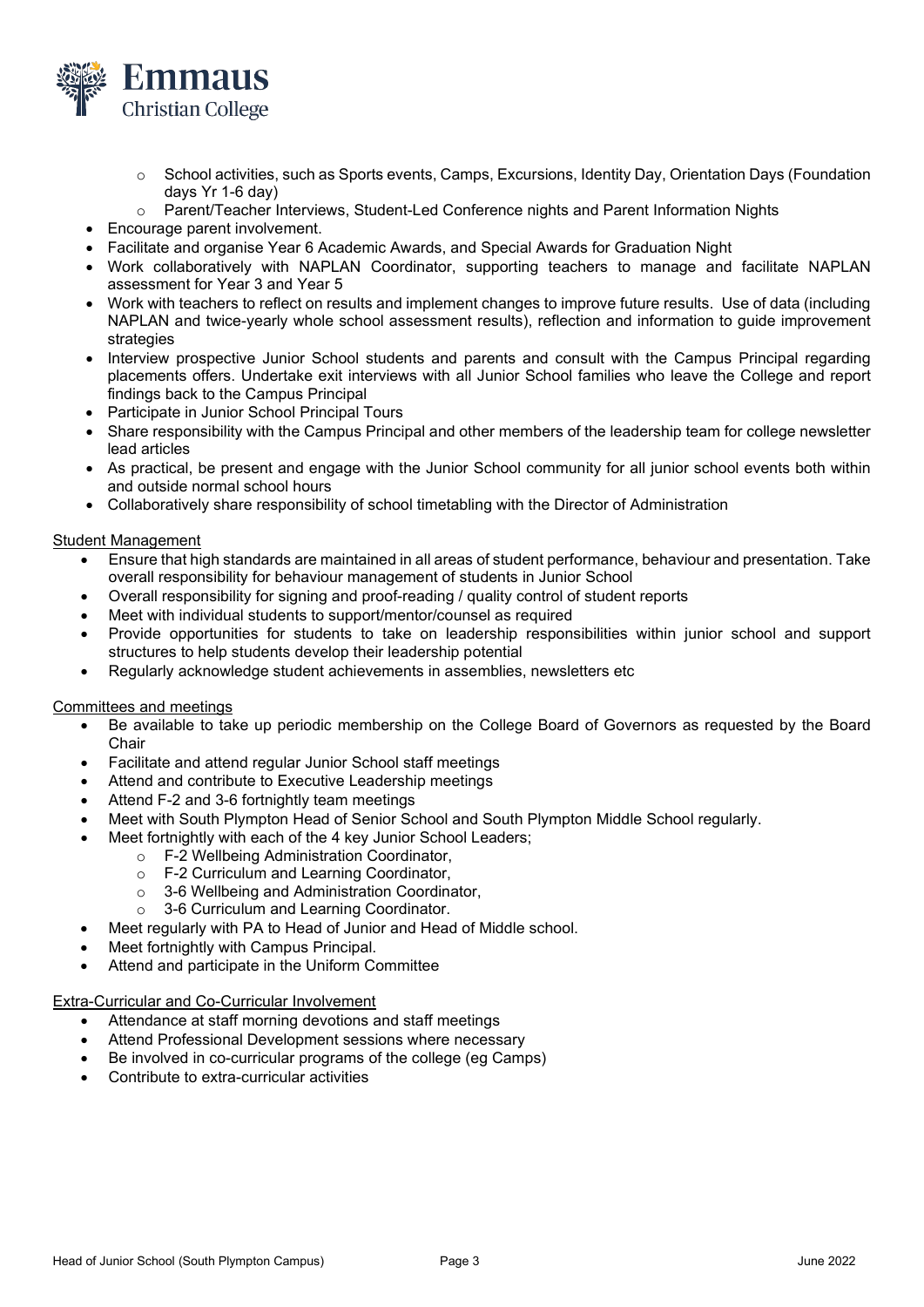

## **Other**

• Any other responsibilities as directed by the Campus Principal

## **Teaching**

• Maintain a teaching role as determined by the Campus Principal

## **Working Relationships**

The Head of Junior School South Plympton would be expected to have good working relationships across the college, but specifically in the following instances:

- Reports to the South Plympton Campus Principal
- Work closely with the Head of Junior School, Brooklyn Park campus
- Work closely with the College executive leadership team, Human Resource Manager, Junior School Coordinators, class teachers, Student Services Officer and administration staff
- Work closely with the F-12 Director of Teaching and Learning regarding curriculum in the Junior School
- Work in close consultation with the Learning Support Coordinator, and School Counsellors to address student needs and/or concerns
- Work closely with the ELC Director at Brooklyn Park

# **KEY PERSONAL AND PROFESSIONAL SELECTION CRITERIA**

#### Educational Experience

- Degree or higher qualification in Education
- Registered as a teacher
- Experience in educational management curriculum and pastoral care
- Able to meet national professional standards of a highly accomplished or lead teacher

#### Personal and Key Qualities

- A personal commitment to and relationship with the Lord Jesus Christ
- A personal commitment to the college vision, mission and values that underpin the delivery of a Christian based education to students in the school community is essential
- Regular commitment to meeting with other believers within their own personal lives
- Genuine heart for supporting students, listening and journeying with them, and an encouraging spirit for both engagement at school and solid transitions beyond school
- Reliable, accountable, friendly
- Encouraging and team / community builder

#### Skills & Abilities

- Demonstrated skills in establishing effective and constructive working relationships with staff, students and parents
- High level oral and written communication skills
- Polished presentation skills
- Proven leadership of people and projects
- Collaborative approach and able to work with a team from setting goals through to providing feedback / improvements
- Empathy and relational qualities
- Ability to manage issues confidentiality and with discretion
- Emotional Intelligence and able to manage self and others through problems, challenges and difficulties
- Ability to operate at both a strategic as well as detailed level

## Experience and Knowledge

- A record of success in achieving agreed goals in collaboration with others
- Successful experience in leading others
- Experience and understanding of moving an organisation towards high standards of excellence
- Evidence of working effectively with adolescents, peers and parents
- A record of managing workflows and developing work plans
- Effective use of relevant technologies used in administration